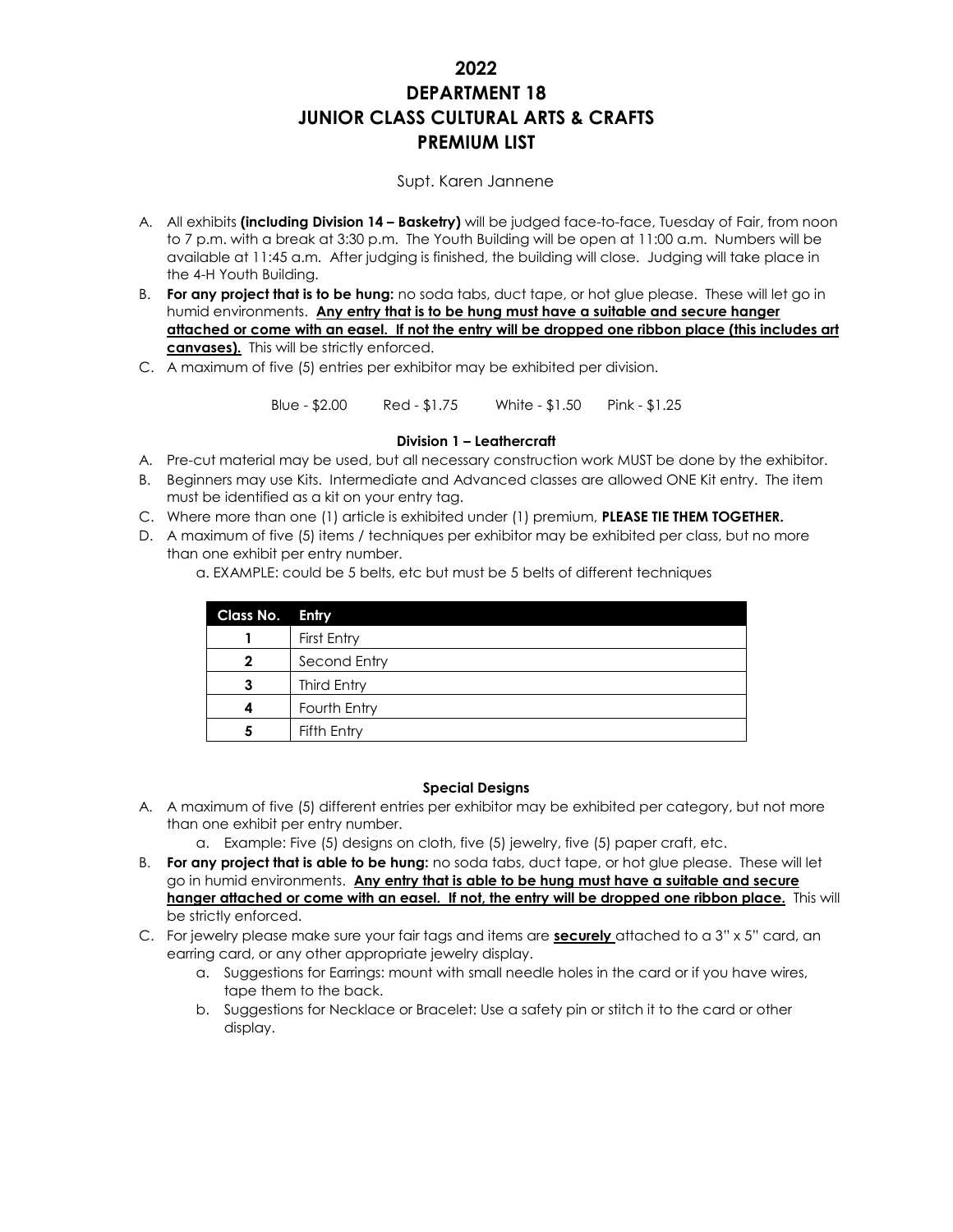#### **Division 2 – Design on Cloth**

Each item must be a different design, media, or technique. Example: Not just 5 tie-dyed t-shirts, etc

| Class No. Entry |              |
|-----------------|--------------|
|                 | First Entry  |
| 2               | Second Entry |
| 3               | Third Entry  |
|                 | Fourth Entry |
| פ               | Fifth Entry  |

### **Division 3 – Design in Stitchery or Applique**

| Class No. Entry |              |
|-----------------|--------------|
|                 | First Entry  |
| $\mathbf 2$     | Second Entry |
| З               | Third Entry  |
|                 | Fourth Entry |
|                 | Fifth Entry  |

## **Division 4 – Special Design not listed Elsewhere**

| <b>Class No. Entry</b> |              |
|------------------------|--------------|
|                        | First Entry  |
| 2                      | Second Entry |
| 3                      | Third Entry  |
|                        | Fourth Entry |
| 5                      | Fifth Entry  |

#### **Division 5 – Jewelry or Metal Work**

Art Metal such as Silver, Copper, Brass, Tin, Wire, or Pewter, Metal Enameling, Beading, etc

| Class No. Entry |              |
|-----------------|--------------|
|                 | First Entry  |
| 2               | Second Entry |
| 3               | Third Entry  |
|                 | Fourth Entry |
|                 | Fifth Entry  |

#### **Division 6 – Design on Stain Glass**

| Class No. Entry |              |
|-----------------|--------------|
|                 | First Entry  |
| 2               | Second Entry |
| З               | Third Entry  |
|                 | Fourth Entry |
| 5               | Fifth Entry  |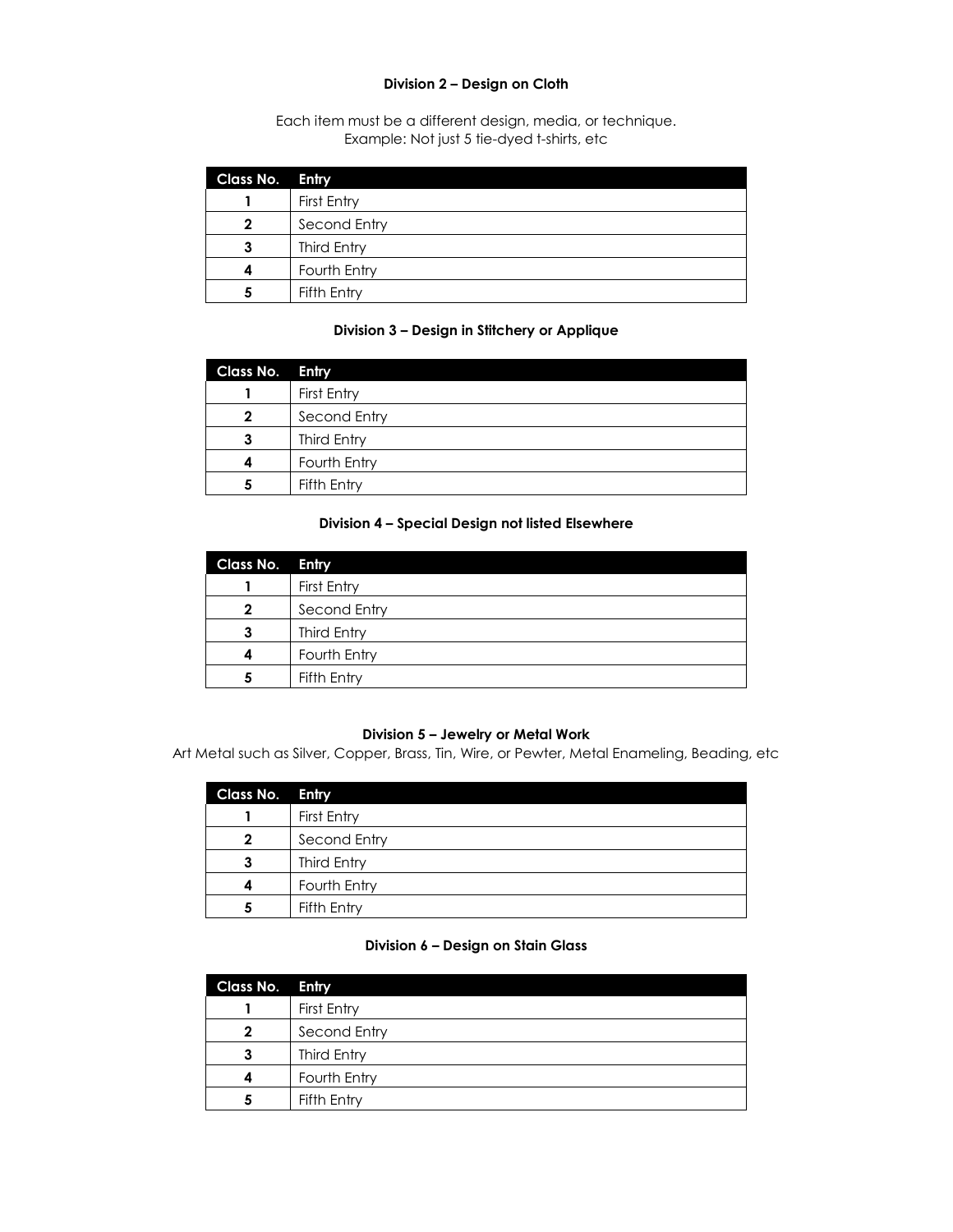# **Division 7 – Paper Art**

Scrap Booking, Card, Paper Stock, etc Each entry must be a different item Cards must include envelopes and must be mounted Not just 5 different cards, etc.

| Class No. Entry |              |
|-----------------|--------------|
|                 | First Entry  |
| 2               | Second Entry |
| 3               | Third Entry  |
|                 | Fourth Entry |
| 5               | Fifth Entry  |

#### **Division 8 – Back to Nature**

Projects are to be made from anything from nature, natural dried flowers, stones, twigs, gourds, driftwood, and / or logs (small) that are made up of at least 50% natural material.

| Class No. Entry |              |
|-----------------|--------------|
|                 | First Entry  |
| 2               | Second Entry |
| 3               | Third Entry  |
|                 | Fourth Entry |
| 5               | Fifth Entry  |

#### **Division 9 – Drama**

- A. Posters are to be no larger than 14" x 22".
- B. Examples include posters, videos, costumes, tapes, scrapbooks, etc.
- C. If you wish to have anything loop on the Youth Building TV please contact Karen Jannene.

| Class No. Entry |              |
|-----------------|--------------|
|                 | First Entry  |
| 2               | Second Entry |
| З               | Third Entry  |
|                 | Fourth Entry |
|                 | Fifth Entry  |

#### **Division 10 – Music**

- A. If you are bringing a CD, please bring a player along.
- B. Posters are to be no larger than 14" x 22".
- C. Examples include composition, video or tape, poster, scrapbook, songbook.
- D. If bringing any kind of musical composition, bring a copy of the music.
- E. If you wish to have anything loop on the Youth Building TV please contact Karen Jannene.

| Class No. Entry |              |
|-----------------|--------------|
|                 | First Entry  |
| 2               | Second Entry |
| 3               | Third Entry  |
|                 | Fourth Entry |
| 5               | Fifth Entry  |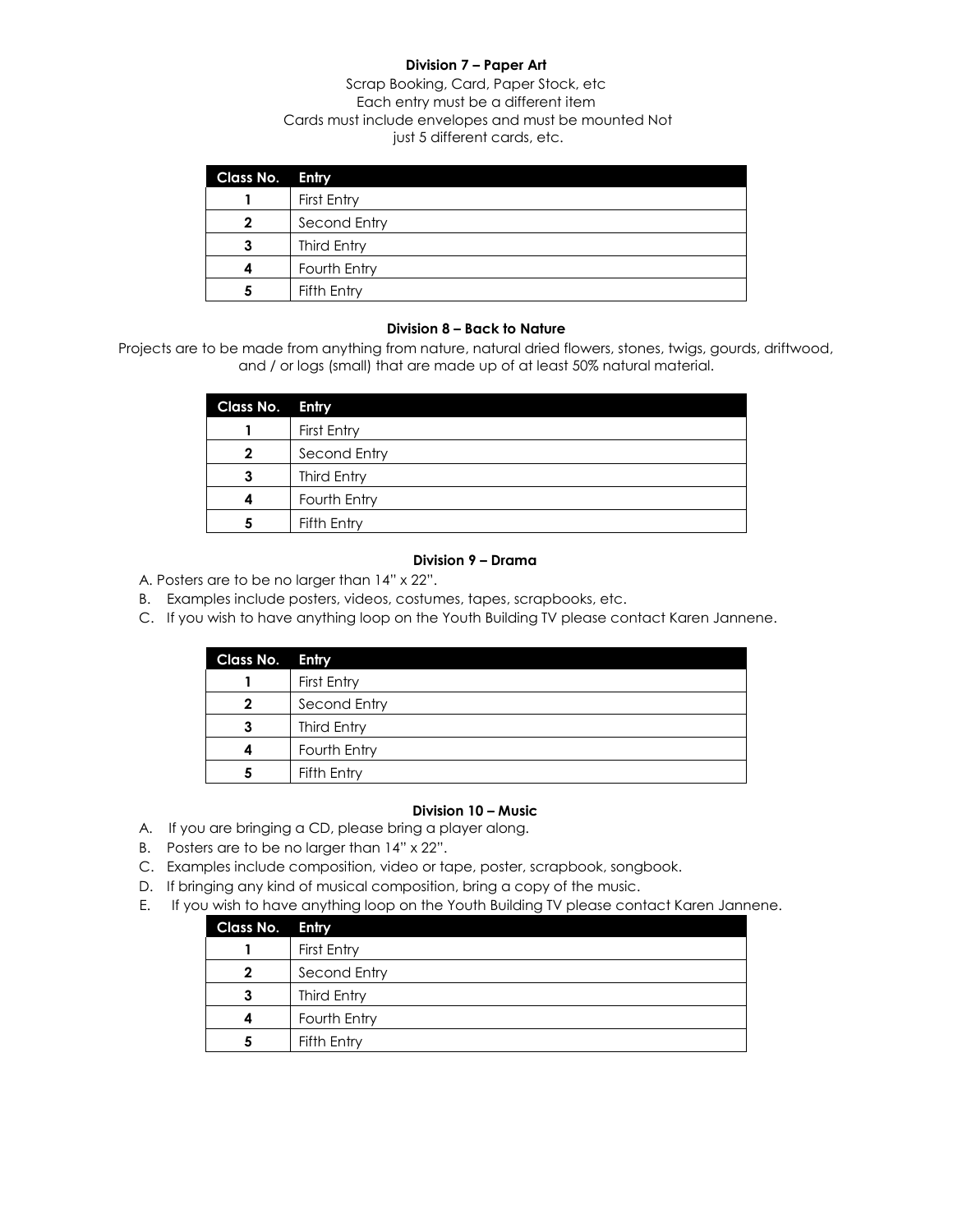#### **Division 11 – Macramé Project**

- A. Items will be judged as a total unit including a pot or items to be used with the macramé.
- B. No kits will be allowed.

| Class No. Entry |              |
|-----------------|--------------|
|                 | First Entry  |
| 2               | Second Entry |
| 3               | Third Entry  |
|                 | Fourth Entry |
|                 | Fifth Entry  |

#### **Division 12 – Drawing and Painting**

- A. A maximum of five (5) entries per exhibitor may be exhibited, but not more than one exhibit per entry number.
- B. All entries must be **matted and ready to hang** (holes in the mat board or an appropriate hanger). If entries are not ready to hang, the entry will be dropped one (1) ribbon placing. **No soda tabs, hot glue, masking tape or duct tape.**
- C. No entry larger than 18" x 24" framed and matted. Anything larger will be dropped one place.
- D. **TAPE THE ENTRY TAG TO THE BACK OF YOUR ARTWORK.**

| Class No.    | Entry        |
|--------------|--------------|
|              | First Entry  |
| $\mathbf{2}$ | Second Entry |
|              | Third Entry  |
|              | Fourth Entry |
| 5            | Fifth Entry  |

#### **Division 13 – Ceramics**

A. A maximum of five (5) different entries per exhibitor may be exhibited, but not more than one exhibit per entry number.

| Class No. | Entry                                                                                                         |
|-----------|---------------------------------------------------------------------------------------------------------------|
|           | Free Formed - Slab or Pinch Method                                                                            |
| 2         | Free Formed - Coil-Formed or Drape Method                                                                     |
| 3         | Free Formed – Any Combination, Slab, Pinch, Drape, or Coil                                                    |
| 4         | Free Formed – Sculpture                                                                                       |
| 5         | One Cast Article – using any Single or Combined Finishes (Glaze,<br>Underglaze, Stained, Over-Glaze, Painted) |
| 6         | Wheel-Thrown Pottery - Mug                                                                                    |
|           | Wheel-Thrown Pottery - Bowl                                                                                   |
| 8         | Wheel-Thrown Pottery - Vase                                                                                   |
| 9         | One Original Hand-Painted Design on any Article (no<br>commercial pattern)                                    |
| 10        | Any Other Item not Listed Above                                                                               |

#### **Division 14 – Basketry**

- A. A maximum of five (5) different entries per exhibitor may be exhibited but not more than one exhibit per entry number. The 5 entries must be different styles and techniques of baskets NOT just different sizes of the same basket style.
- B. Designs must be created from natural materials reed, raffia, straw rush, pine needles, willows, etc.

| Class No. | Entry        |
|-----------|--------------|
|           | First Entry  |
|           | Second Entry |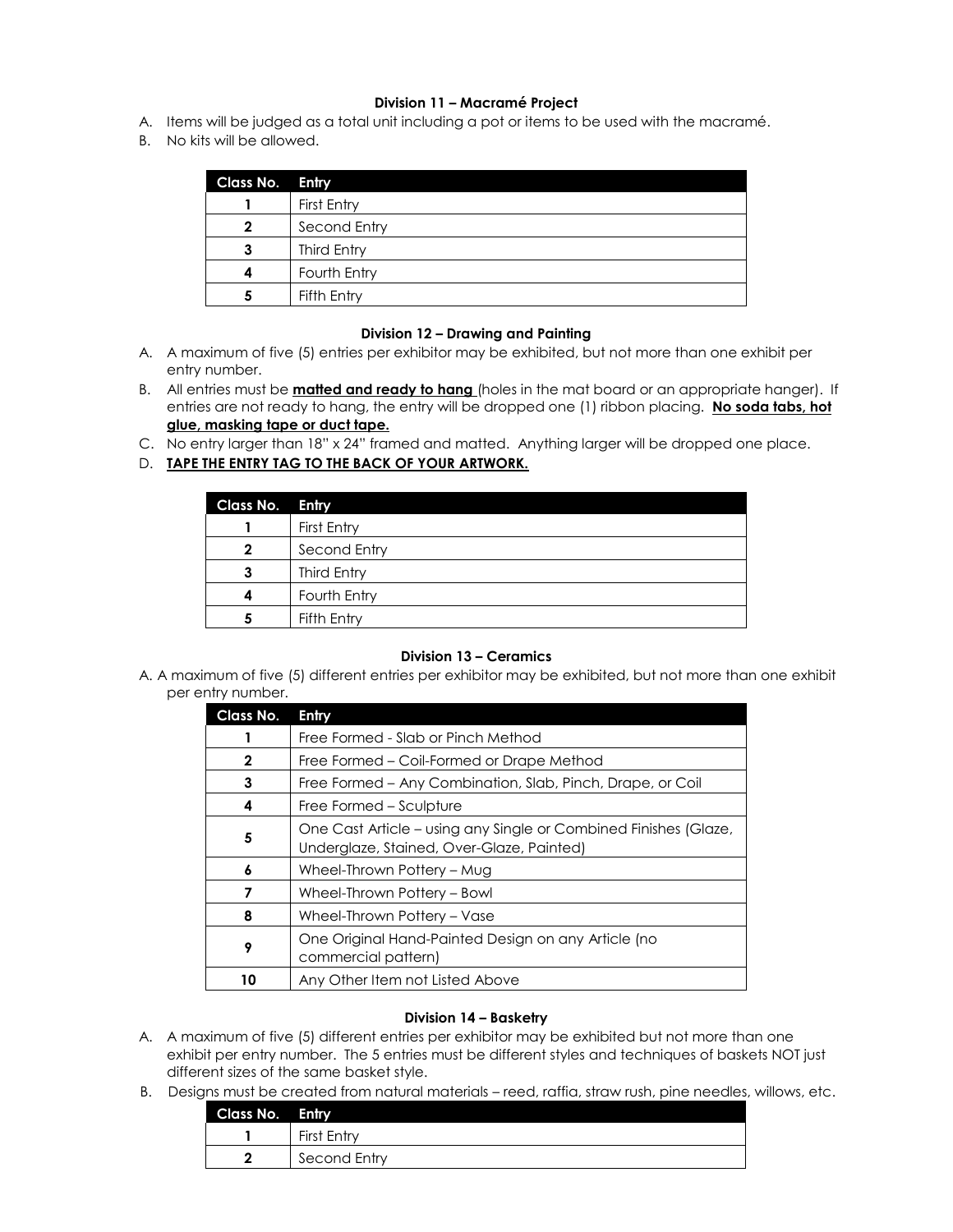| Third Entry  |
|--------------|
| Fourth Entry |
| Fifth Entry  |

#### **Division 15 – Clowning**

- A. Exhibitor must exhibit in clown costume and make-up. A specific costume may only be judged one year. Costumes judged must remain at the fair to be displayed. It is optional to leave unjudged costumes for display.
- B. A 4" x 6" head-shot photo of the clown in make-up must be left for display with the costume.
- C. All exhibitors need to wear a legible, easy to read name tag with their clown name.
- D. Beginner clowns must prepare to verbalize at least one (1) clowning rule for the judge.
- E. Intermediate clowns must be prepared to verbalize at least three (3) clowning rules for the judge.
- F. Advanced clowns must be prepared to verbalize at least five (5) clowning rules for the judge.
- G. Skit members must enter individually on their official fair entry form.
- H. One exhibit per entry number.

Blue - \$2.00 Red - \$1.75 White - \$1.50 Pink - \$1.25

| Class No. | Entry                                                                                        |
|-----------|----------------------------------------------------------------------------------------------|
|           | Poster on any Clowning Aspect - must be 14" x 22"                                            |
| 2         | Clown in Costume and Make-Up (photo of exhibit <b>must</b> remain<br>on display during Fair) |
| 3         | Scrapbook on Current Year in Clowning                                                        |
| 4         | Demonstrate Making a Balloon Animal                                                          |
| 5         | Clown Make-Up Kit for display – labeled                                                      |
| 6         | Skit using up to three (3) people (photo of skit will remain on<br>display during Fair)      |

#### **BEGINNER – 1 ST YEAR – may enter a maximum of four (4) entries**

Blue - \$2.50 Red - \$2.25 White - \$2.00 Pink - \$1.25

#### **INTERMEDIATE – 2ND & 3RD YEAR – may enter a maximum of five (5) entries**

| Class No. | Entry                                                                                                      |
|-----------|------------------------------------------------------------------------------------------------------------|
|           | Poster on any Clowning Aspect – must be 14" x 22"                                                          |
| 8         | Clown in Costume and Make-Up (photo of exhibit <b>must</b> remain<br>on display during Fair)               |
| 9         | Scrapbook on Clowning – added on from previous year(s)                                                     |
| 10        | Demonstrate Making a Balloon Animal                                                                        |
| 11        | Use of Any Prop and be willing to Demonstrate (include<br>description of how Prop is used on 4" x 6" Card) |
| 12        | Skit using up to three (3) people (photo of skit will remain on<br>display during Fair)                    |

#### Blue - \$3.00 Red - \$2.75 White - \$2.50 Pink - \$2.25

#### **ADVANCED – 4 TH YEAR & UP – may enter a maximum of five (5) entries**

| Class No. | <b>Entry</b>                                                                                 |
|-----------|----------------------------------------------------------------------------------------------|
| 13        | Poster on any Clowning Aspect – must be 14" x 22"                                            |
| 14        | Clown in Costume and Make-Up (photo of exhibit <b>must</b> remain<br>on display during Fair) |
| 15        | Scrapbook on Clowning – added on from previous year(s)                                       |
| 16        | Demonstrate Making a Balloon Animal                                                          |